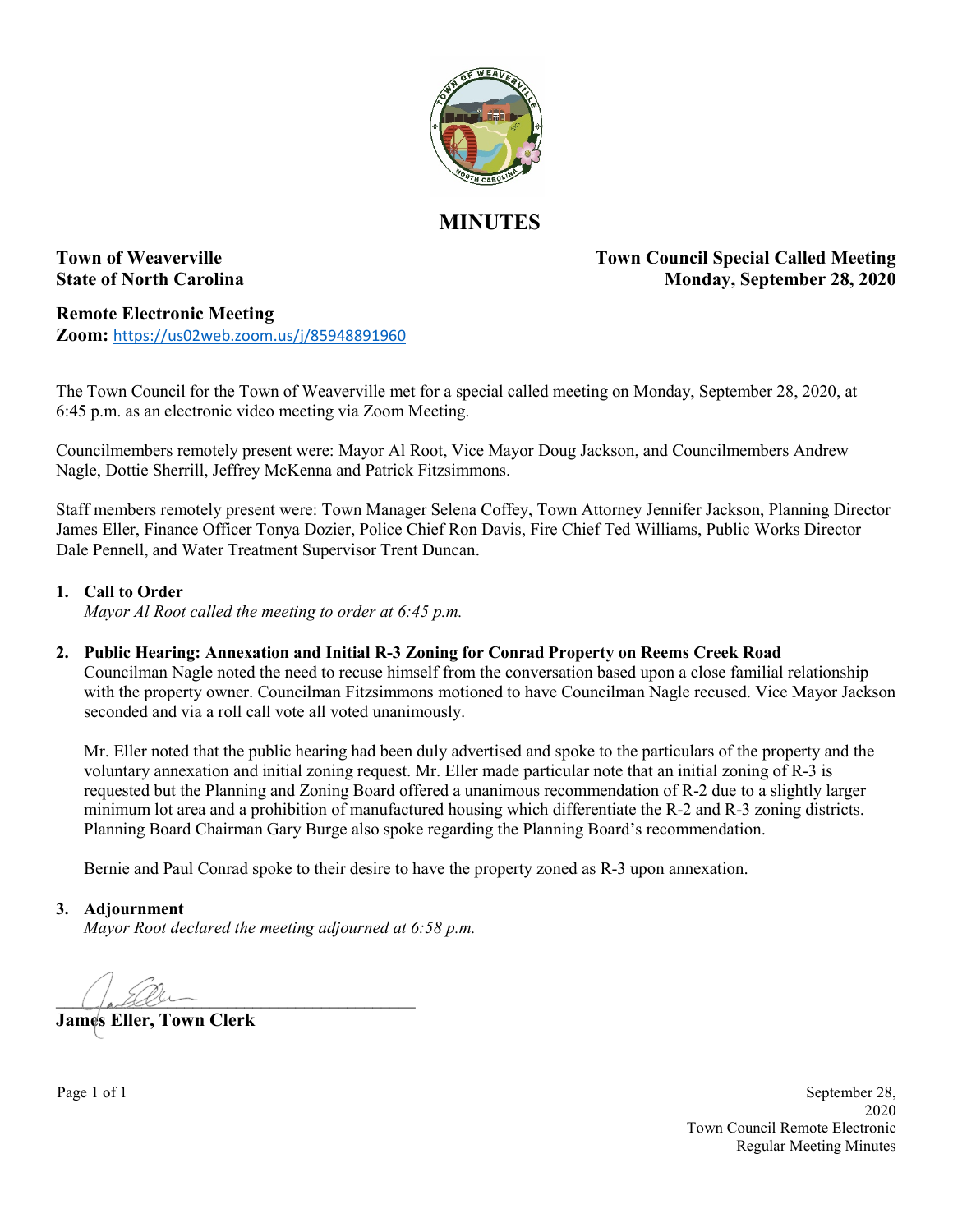

# **MINUTES**

**Town of Weaverville Town Council Regular Meeting State of North Carolina Monday, September 28, 2020** 

**Remote Electronic Meeting Zoom:** <https://us02web.zoom.us/j/85948891960>

The Town Council for the Town of Weaverville met for its regularly monthly meeting on Monday, September 28, 2020, at 7:00 p.m. as an electronic video meeting via Zoom Meeting.

Councilmembers remotely present were: Mayor Al Root, Vice Mayor Doug Jackson, and Councilmembers Andrew Nagle, Dottie Sherrill, Jeffrey McKenna and Patrick Fitzsimmons.

Staff members remotely present were: Town Manager Selena Coffey, Town Attorney Jennifer Jackson, Planning Director James Eller, Finance Officer Tonya Dozier, Police Chief Ron Davis, Fire Chief Ted Williams, Public Works Director Dale Pennell, and Water Treatment Supervisor Trent Duncan.

### **1. Call to Order**

*Mayor Al Root called the meeting to order at 7:00 p.m.*

### **2. Approval/Adjustments to the Agenda**

*With no comment related to the agenda, Mayor Root declared the agenda adopted.*

### **3. Approval of Minutes**

*With no comment related to the minutes, Mayor Root declared the minutes adopted.* 

### **4. General Public Comment**

On a temporary basis due to the COVID-19 public health emergency, general public comments must be submitted in advance of the meeting. Comments are limited to no more than 450 words and must observe normal rules of decorum. Only comments that are timely received will be read into the record during the public comment period. Public comments can be submitted (1) by **emailing** to public-comment@weavervillenc.org at least 6 hours prior to the meeting, (2) by putting your written comment in a **drop box** at Town Hall (located at front entrance and back parking lot) at least 6 hours prior to the meeting, or (3) by **mailing** your written comment (must be received not later than Monday's mail delivery) to: Town of Weaverville, PO Box 338, Weaverville, NC, 28787, Attn: Public **Comments** 

No public comments were received.

#### **5. Consent Agenda**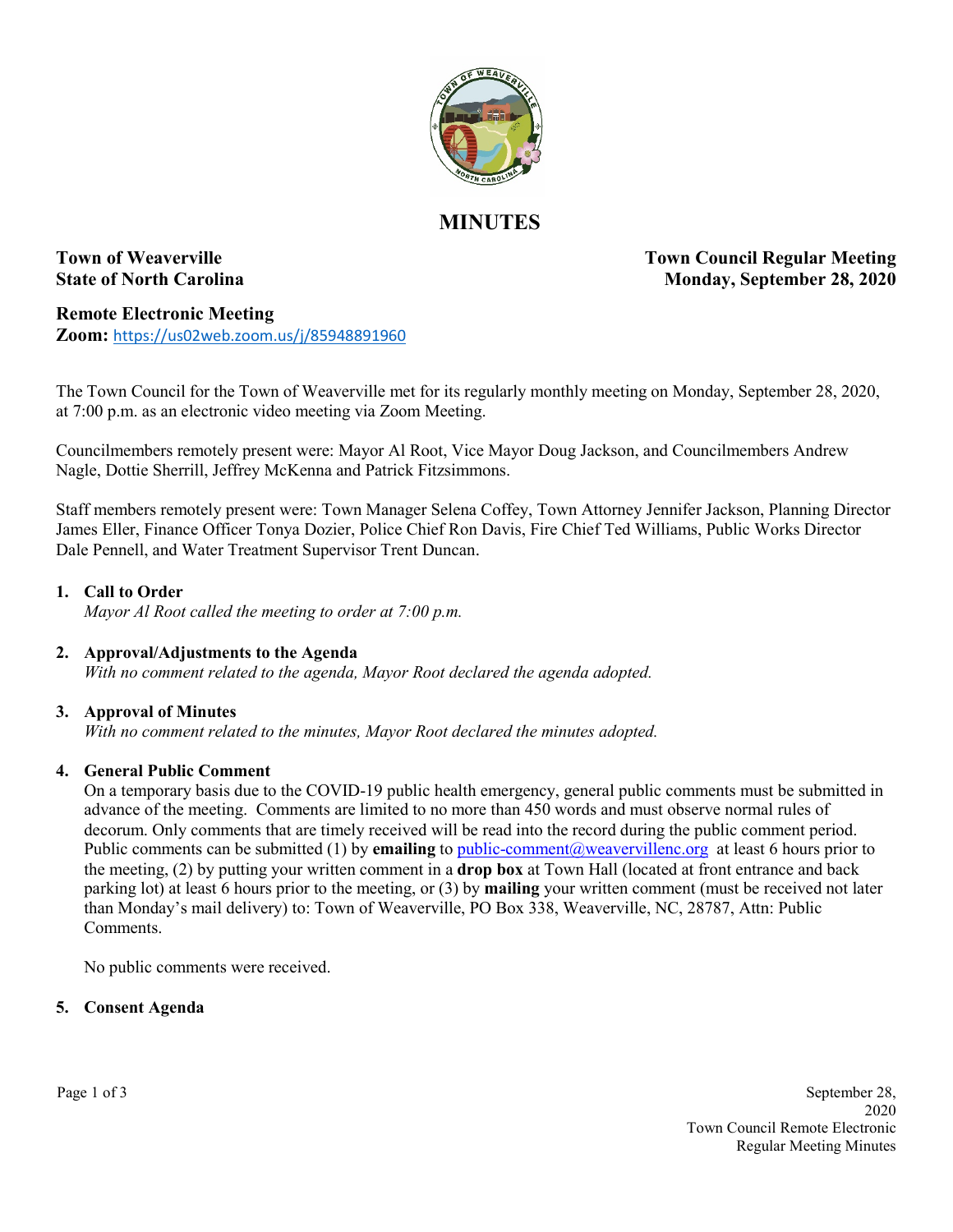*Councilmember Sherrill moved for the approval of the Consent Agenda. Vice-Mayor Jackson seconded the motion and in a roll call vote all voted to approve all action requested in the Consent Agenda listed below. Motion passed 5- 0.*

- **A. Monthly Tax Report –** *Submitted from the Buncombe County Tax Department.*
- **B. Board Appointments –** *Transitioning Racheal Bronson from an alternate member to a regular member of the Planning and Zoning Board. Appointment of Suzanne Devane and Bob Pace as alternate members of the Planning and Zoning Board.*
- **C. Budget Amendment –** *Related to the additional revenue for the coronavirus relief fund and cops for kids program.*
- **D. Approval of WCCHL Programming Letter –** *Setting forth the preliminary plans for programing through the Weaverville Center for Creative and Healthy Living.*

### **6. Town Manager's Report**

Town Manager Coffey presented her Manager's report to Council which included information related to a potential solar project in conjunction with Buncombe County to determine if any municipal facilities are appropriate for the placement of solar panels; the filming of music series events to be posted to the Town's YouTube channel; a sales tax revenue update; and an update on Community Center fundraising efforts.

## **7. Discussion and Action Items**

## **A. Revaluation Presentation.**

Keith Miller, an assessor with the Buncombe County Tax Department, provided a presentation to Council on the 2021 reappraisal process. Mr. Miller also addressed various questions from Council.

### **B. Code Amendment to Code Section 28-95 Concerning Prohibited Parking in Fire Lanes.**

Ms. Coffey informed Council that the North Carolina Fire Code requires dead end streets to be constructed with an appropriate cul-de-sac or hammerhead intersection to provide for suitable turnaround areas for emergency services vehicles. As such, it is important for these areas to remain free of obstruction including parked vehicles. Ms. Coffey recommended to Council an amendment to code section 28-95 to prohibit parking within cul-de-sacs and hammerhead intersections that serve as fire truck turn arounds by designating them as fire lanes.

*Vice-Mayor Jackson moved to approve the proposed code amendment. Councilmember Sherrill seconded the motion and in a roll call vote all voted to approve the code amendment. Motion passed 5-0.*

### **C. Code Amendment to Chapter 22 Concerning Solid Waste Penalties.**

Ms. Coffey offered a recommendation to Council which would increase the civil penalty leveled against violators of the Town's solid waste ordinance specifically related to the disposal of hypodermic instruments. Said increase would transition the penalty from its current \$50 to \$500.

*Councilmember Nagle moved to approve the proposed code amendment. Councilmember McKenna seconded the motion and in a roll call vote all voted to approve the code amendment. Motion passed 5-0.*

## **D. Water Treatment Plant Expansion Project Update and Reimbursement Resolution.**

Ms. Coffey informed Council that staff has taken the preliminary steps to secure an engineering firm through the advertisement of a request for qualifications and to develop funding options including the issuance of additional revenue bonds. Since costs are typically incurred at this point Ms. Coffey requested that Council adopt a reimbursement resolution so that those expenses can be considered for reimbursement out of potential bond proceeds.

*Vice-Mayor Jackson moved to approve the proposed reimbursement resolution. Councilmember Sherrill seconded the motion and in a roll call vote all voted to approve the resolution. Motion passed 5-0.*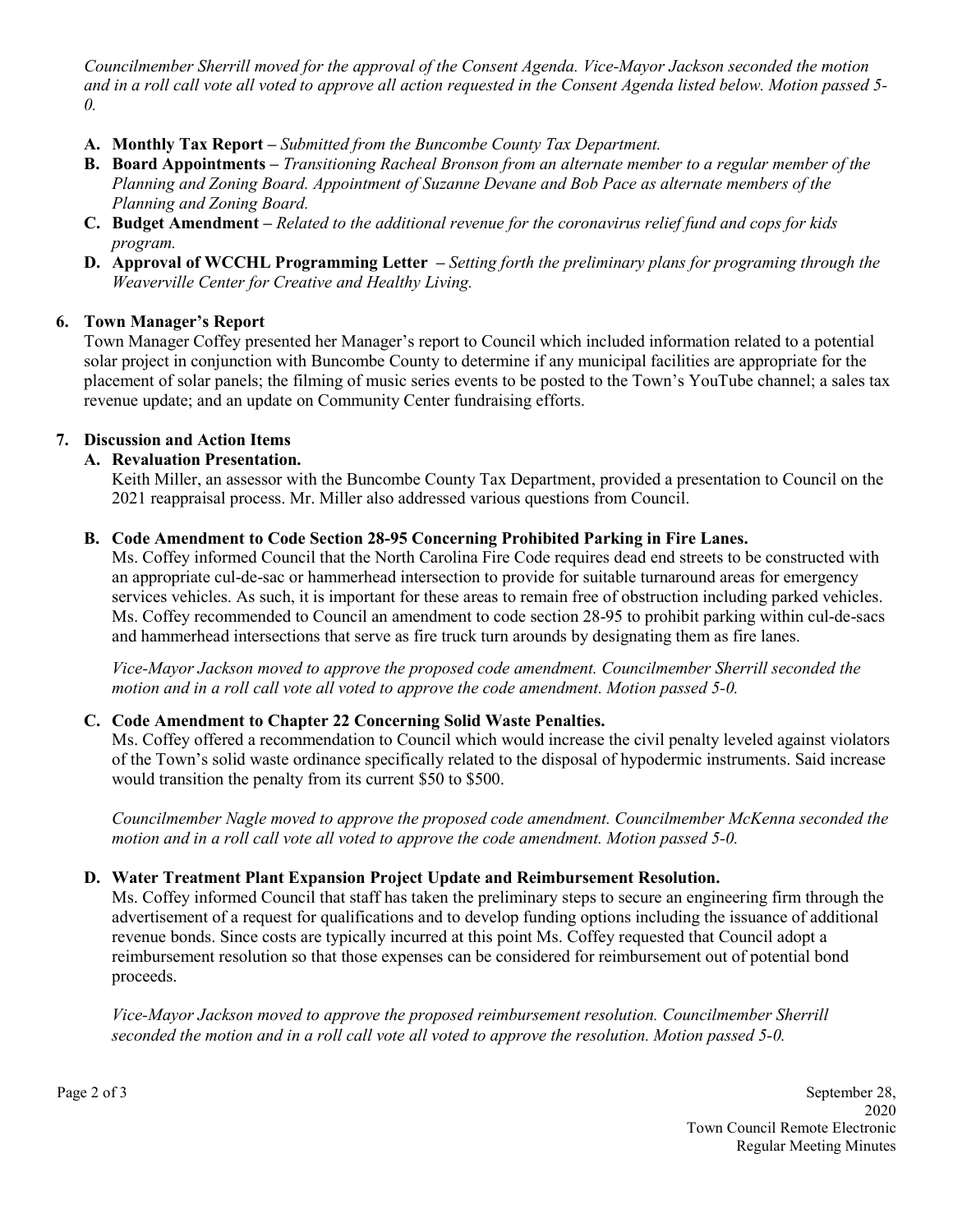### **E. Christmas Parade.**

A discussion occurred related to whether or not the Town will be conducting a Christmas parade for in light of the current situation related to COVID-19. It became the consensus of Council that no Christmas parade will be held in 2020.

#### **F. Quarterly Report: Public Works and Water Department.**

Public Works Director Pennell presented Town Council with the quarterly report for the Public Works Department.

#### **8. Adjournment**

*Mayor Root declared the meeting adjourned at 8:30 p.m.*

 $\bigcup_{\alpha\in\mathcal{U}}\mathcal{U}\bigcup_{\alpha\in\mathcal{U}}\mathcal{U}$ 

**James Eller, Town Clerk**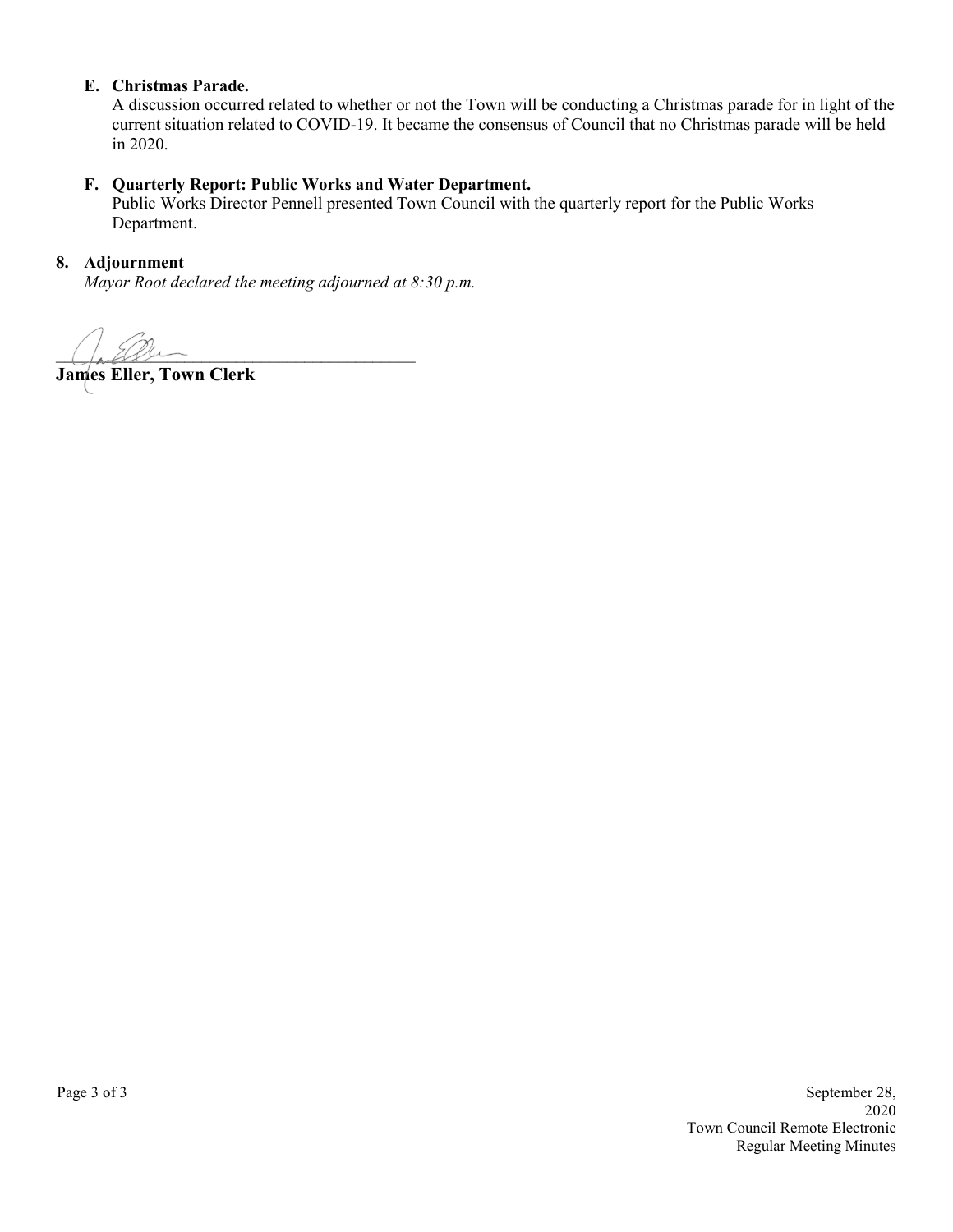# **ORDINANCE AMENDING WEAVERVILLE TOWN CODE CHAPTER 22 CONCERNING SOLID WASTE PENALTIES**

**WHEREAS**, in 1998 the Town enacted Code Chapter 22 entitled Solid Waste and now wishes to amend certain sections of that ordinance;

**WHEREAS**, the Town wishes to amend Code Section 22-10 to update the applicable penalties for solid waste violations, and to set out a specific penalty for solid waste disposal violations pertaining to hypodermic syringes and other related instruments;

**NOW, THEREFORE, BE IT ORDAINED** by Town Council of the Town of Weaverville, North Carolina, as follows:

1. Section 22-10 of the Weaverville Town Code of Ordinances is hereby amended as follows, with deletions shown with strikethroughs and additions shown with underlining:

CHAPTER 22 – SOLID WASTE ARTICLE I. – IN GENERAL

Sec. 22-10. - Penalty for violation of chapter.

Any person continuing to violate any provision or requirement of any section or subsection of this chapter after official notice of violation has been issued to him, or any person willfully failing, refusing or neglecting to comply with any such provision or requirement, shall, in addition to any other remedy, be issued a citation in which a penalty of \$50.00 shall be assessed for each offense, with each day of violation being a distinct and separate offense. Upon failure to pay the penalty, a civil action may be instituted to enforce collection of the penalty.

Except as specifically provided herein, violations of this chapter shall be subject to penalties and enforcement as set out in Code Section 1-6.

Due to the significant risk to the health and safety of town personnel in handling solid waste containing improperly safeguarded hypodermic instruments, any person disposing of hypodermic instruments in a manner that violates Code Section 22-52(e) shall, without notice, be assessed a civil penalty of \$100 per hypodermic instrument, up to a maximum of \$500 per bag.

2. It is the intention of Town Council that the sections and paragraphs of this Ordinance are severable and if any section or paragraph of this Ordinance shall be declared unconstitutional or otherwise invalid by the valid judgment or decree of any court of competent jurisdiction, such unconstitutionality or invalidity shall not affect any of the remaining paragraphs or sections of this Ordinance, since they would have been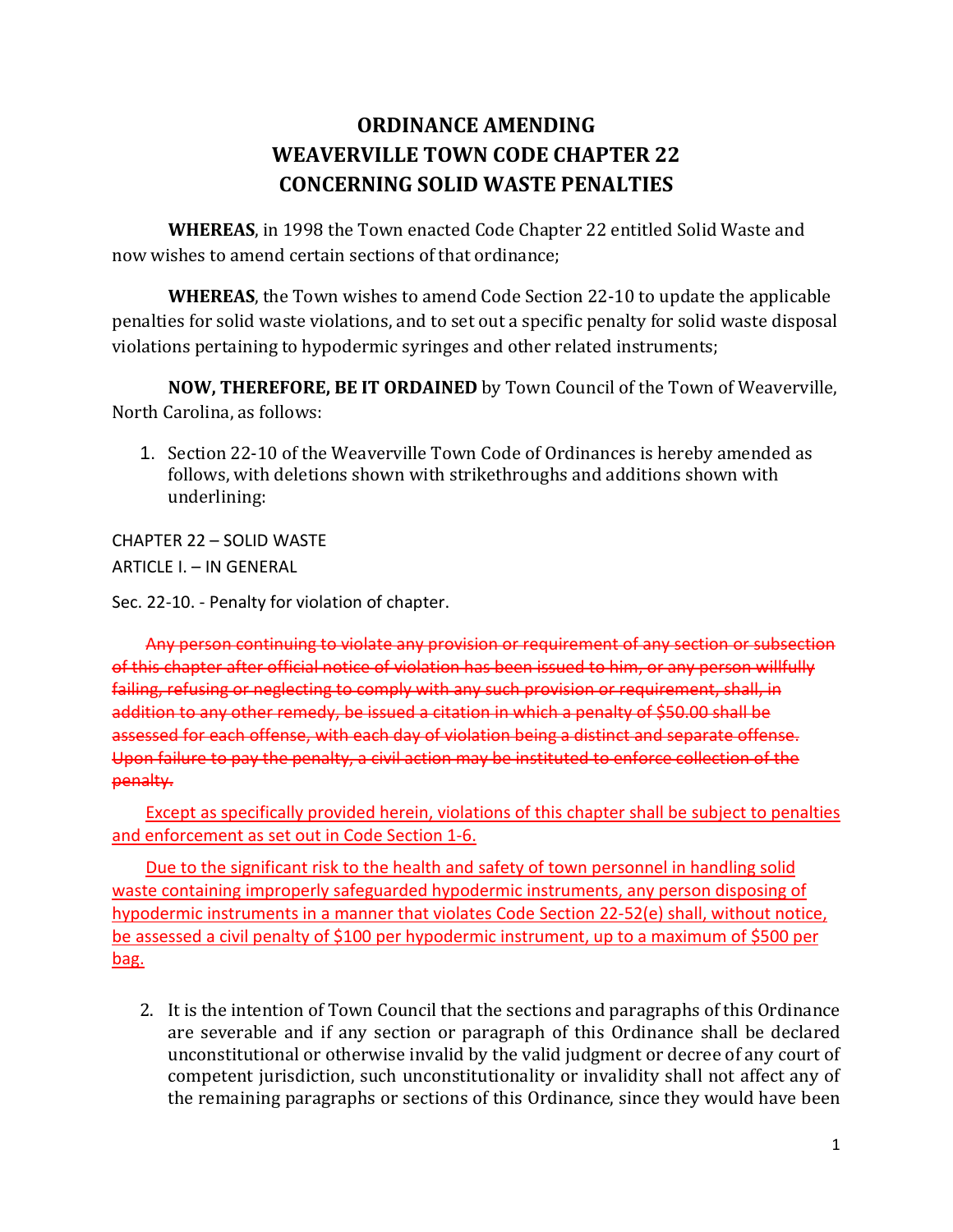enacted by Town Council without the incorporation in this Ordinance of any such unconstitutional or invalid section or paragraph.

3. These amendments shall be effective immediately upon adoption and immediately codified.

**ADOPTED THIS** the 28th day of September, 2020, by a vote of 5 in favor and 0 against.

 $\sqrt{211}$ 

**ALLAN P. ROOT**, Mayor



**ATTESTED BY: APPROVED AS TO FORM:**

\_\_\_\_\_\_\_\_\_\_\_\_\_\_\_\_\_\_\_\_\_\_\_\_\_\_\_\_\_\_\_\_\_\_\_\_\_\_\_\_\_\_\_\_\_\_\_\_\_ \_\_\_\_\_\_\_\_\_\_\_\_\_\_\_\_\_\_\_\_\_\_\_\_\_\_\_\_\_\_\_\_\_\_\_\_\_\_\_\_\_\_\_\_\_\_ **JAMES ELLER**, Town Clerk **JENNIFER O. JACKSON**, Town Attorney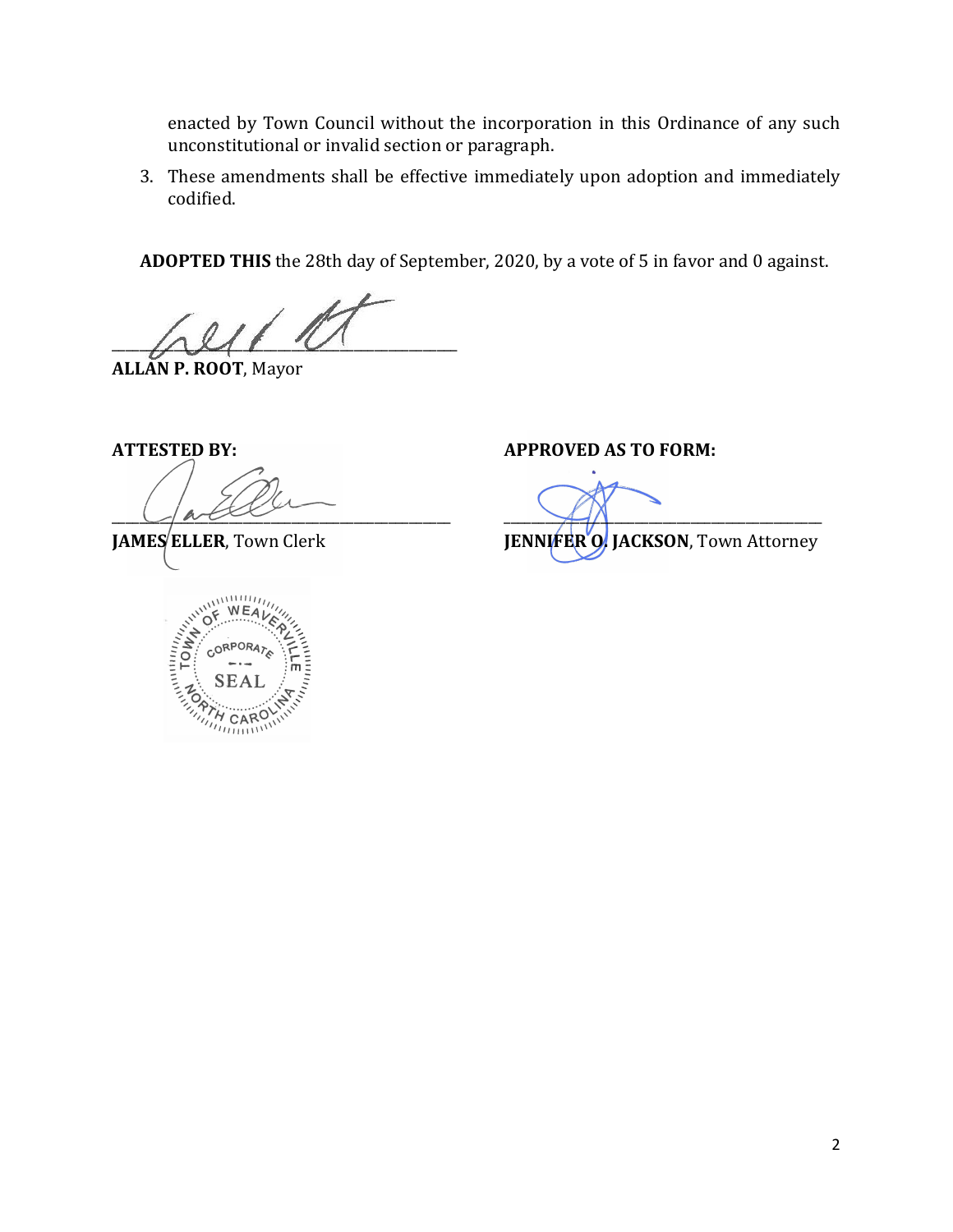# **ORDINANCE AMENDING WEAVERVILLE TOWN CODE SECTION 28-95 CONCERNING PROHIBITED PARKING IN FIRE LANES**

**WHEREAS**, the Town enacted Chapter 28 entitled Traffic and Parking under its authority in N.C. Gen. Stat. §§ 160A-296, 160A-300, and 160A-301;

**WHEREAS**, Section 28-95 sets out a list of areas in which parking is prohibited, including designated fire lanes;

**WHEREAS**, the North Carolina Fire Code requires dead end streets to be constructed with an approved cul-de-sac or hammerhead intersection as a turnaround for fire apparatus;

**WHEREAS**, it is important for the preservation of life and property for these turnarounds to remain clear of obstructions, including parked vehicles;

**WHEREAS**, the Weaverville Town Council wishes to amend Section 28-95 of its Code of Ordinance in order to specifically designate cul-de-sacs and hammerhead intersections as fire lanes and prohibit parking in those areas;

**NOW, THEREFORE, BE IT ORDAINED** by Town Council of the Town of Weaverville, North Carolina, as follows:

1. Section 28-95 of the Weaverville Town Code of Ordinances is hereby amended as follows, with deletions shown with strikethroughs and additions shown with underlining:

Sec. 28-95. - Parking prohibited in certain places.

No person shall stop, stand or park a vehicle, attended or unattended, except when necessary to avoid conflict with other traffic or in compliance with the directions of a police officer or traffic control device, in any of the following places, unless parking within a marked parking space:

- (13) In any area designated as a fire lane, including but not limited to cul-de-sacs and hammerhead intersections serving as fire apparatus turnarounds, and designated fire lanes in shopping centers or mall parking lots and all other public vehicular areas; provided, however, persons actively engaged in loading or unloading supplies or merchandise may park temporarily in a fire lane located in a shopping center or mall parking lot as long as the vehicle is not left unattended.
- 2. It is the intention of Town Council that the sections and paragraphs of this Ordinance are severable and if any section or paragraph of this Ordinance shall be declared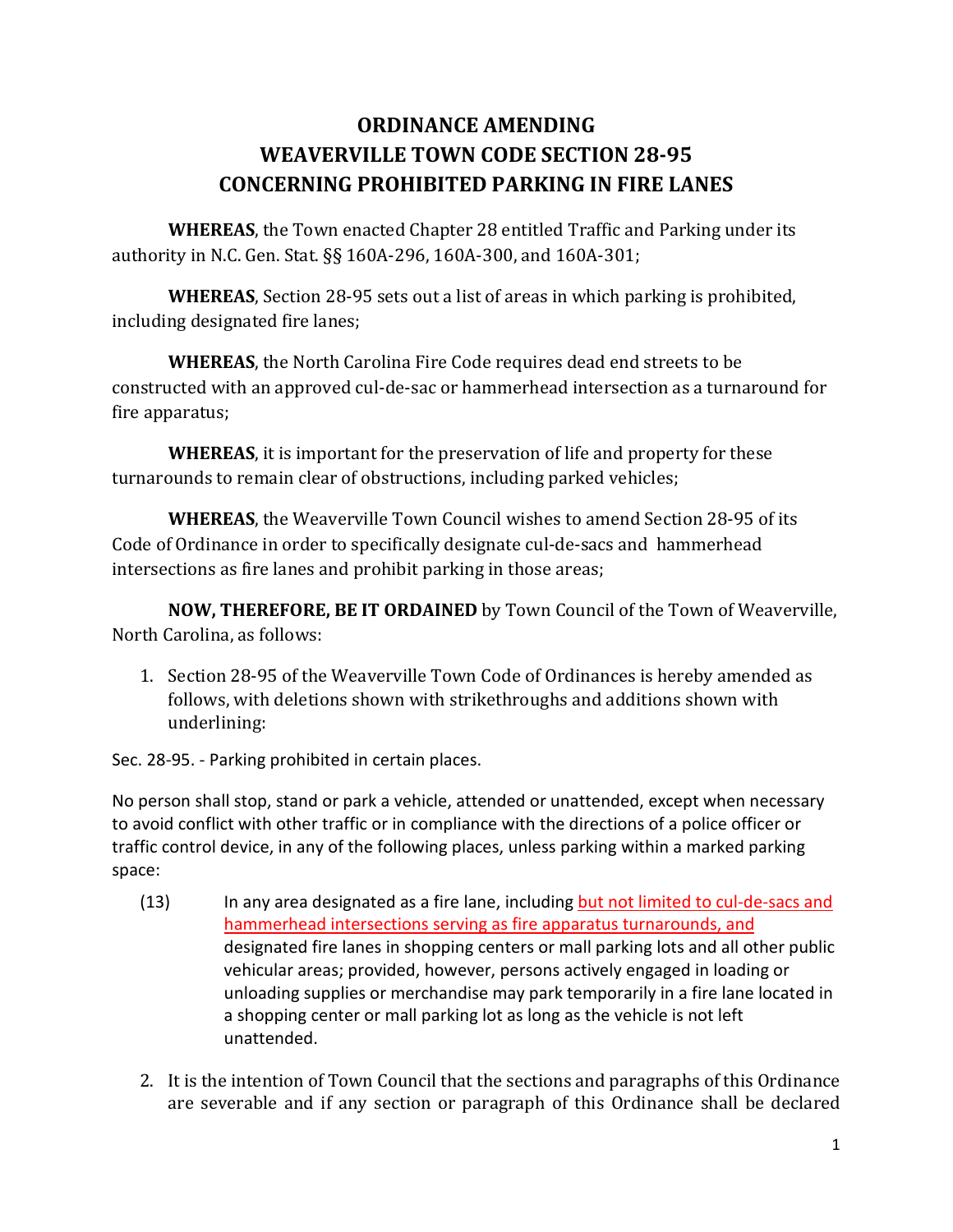unconstitutional or otherwise invalid by the valid judgment or decree of any court of competent jurisdiction, such unconstitutionality or invalidity shall not affect any of the remaining paragraphs or sections of this Ordinance, since they would have been enacted by Town Council without the incorporation in this Ordinance of any such unconstitutional or invalid section or paragraph.

3. These amendments shall be effective immediately upon adoption and immediately codified.

**ADOPTED THIS** the 28th day of September, 2020, by a vote of  $\frac{5}{5}$  in favor and  $\frac{0}{5}$ against.

 $U \cup V$ 

**ALLAN P. ROOT**, Mayor



**ATTESTED BY: APPROVED AS TO FORM:**

\_\_\_\_\_\_\_\_\_\_\_\_\_\_\_\_\_\_\_\_\_\_\_\_\_\_\_\_\_\_\_\_\_\_\_\_\_\_\_\_\_\_\_\_\_\_\_\_\_ \_\_\_\_\_\_\_\_\_\_\_\_\_\_\_\_\_\_\_\_\_\_\_\_\_\_\_\_\_\_\_\_\_\_\_\_\_\_\_\_\_\_\_\_\_\_

**JAMES ELLER, Town Clerk <b>JENNIFER O. JACKSON**, Town Attorney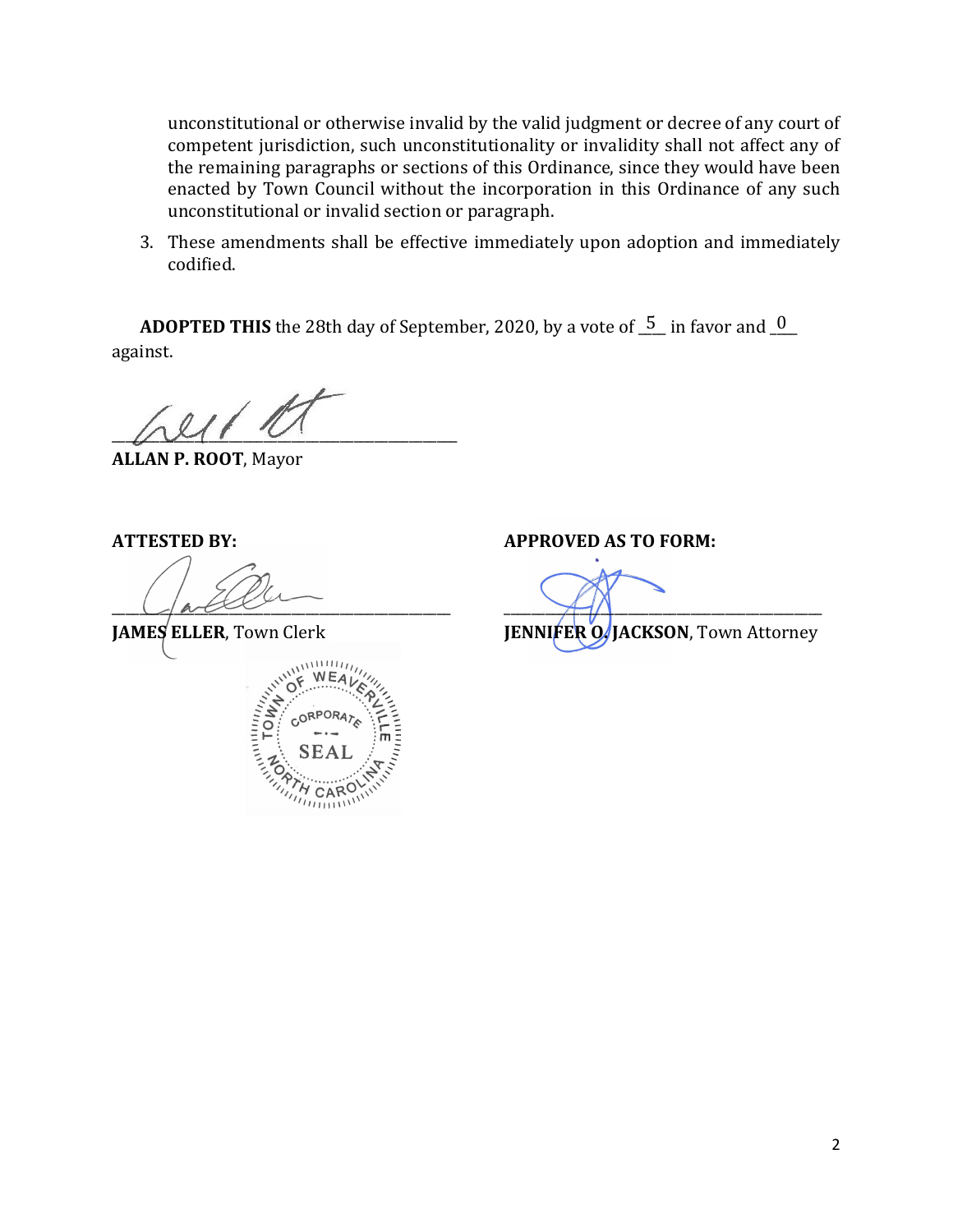## **TOWN OF WEAVERVILLE RESOLUTION DECLARING OFFICIAL INTENT TO REIMBURSE EXPENDITURES FROM PROCEEDS OF BORROWING ON WATER TREATMENT PLANT EXPANSION PROJECT**

**WHEREAS**, on July 27, 2020, the Weaverville Town Council adopted a resolution of intent to expand the Town's Ivy River Water Treatment Plant (the "WTP Expansion Project") in order to provide water to current and anticipated customers well into the future; and

**WHEREAS**, the WTP Expansion Project will include the construction of facilities and installation of equipment that will double the WTP's current production capacity, resulting in up to 3 million gallons of treated water produced per day; and

**WHEREAS**, the cost of the WTP Expansion Project has not yet been estimated but the Town experts to finance the WTP Expansion Project on a long-term basis by issuing tax-exempt bonds or other tax-exempt obligations (collectively the "Bonds"); and

**WHEREAS**, because Bonds may not be issued prior to commencement of the WTP Expansion Project, the issuer must provide interim financing to cover costs of the WTP Expansion Project incurred prior to receipt of the proceeds of the Bonds; and

**WHEREAS**, the Weaverville Town Council deems it to be necessary, desirable, and in the best interest of the Town to advance moneys from its funds on hand on an interim basis and to secure conventional financing to pay the costs of the WTP Expansion Project until the Bonds are issued;

Now, therefore, **BE IT RESOLVED** by the Town Council of Weaverville, North Carolina, that:

**SECTION 1. EXPENDITURE OF FUNDS.** The Town of Weaverville shall make expenditures as needed from its funds on hand to pay the cost of the WTP Expansion Project until proceeds of the Bonds become available.

**SECTION 2. DECLARATION OF OFFICIAL INTENT.** The Town of Weaverville hereby officially declares its intent under U.S. Treas. Reg. Sec. 1.150-2 to reimburse said expenditures with proceeds of the Bonds.

**SECTION 3. UNAVAILABILITY OF LONG-TERM FUNDS.** No funds for payments for the WTP Expansion Project, from sources other than Bonds, are or are reasonably expected to be, reserved, allocated on a long-term basis, or otherwise set aside by the Town pursuant to it budget or financial policies.

**SECTION 4. PUBLIC AVAILABILITY OF OFFICIAL INTENT RESOLUTION.** The Resolution shall be made available for public inspection at the office of the Town Finance Officer within 30 days after its approval in compliance with applicable state law governing the availability of records of official acts, and shall remain available for public inspection until the Bonds are issued.